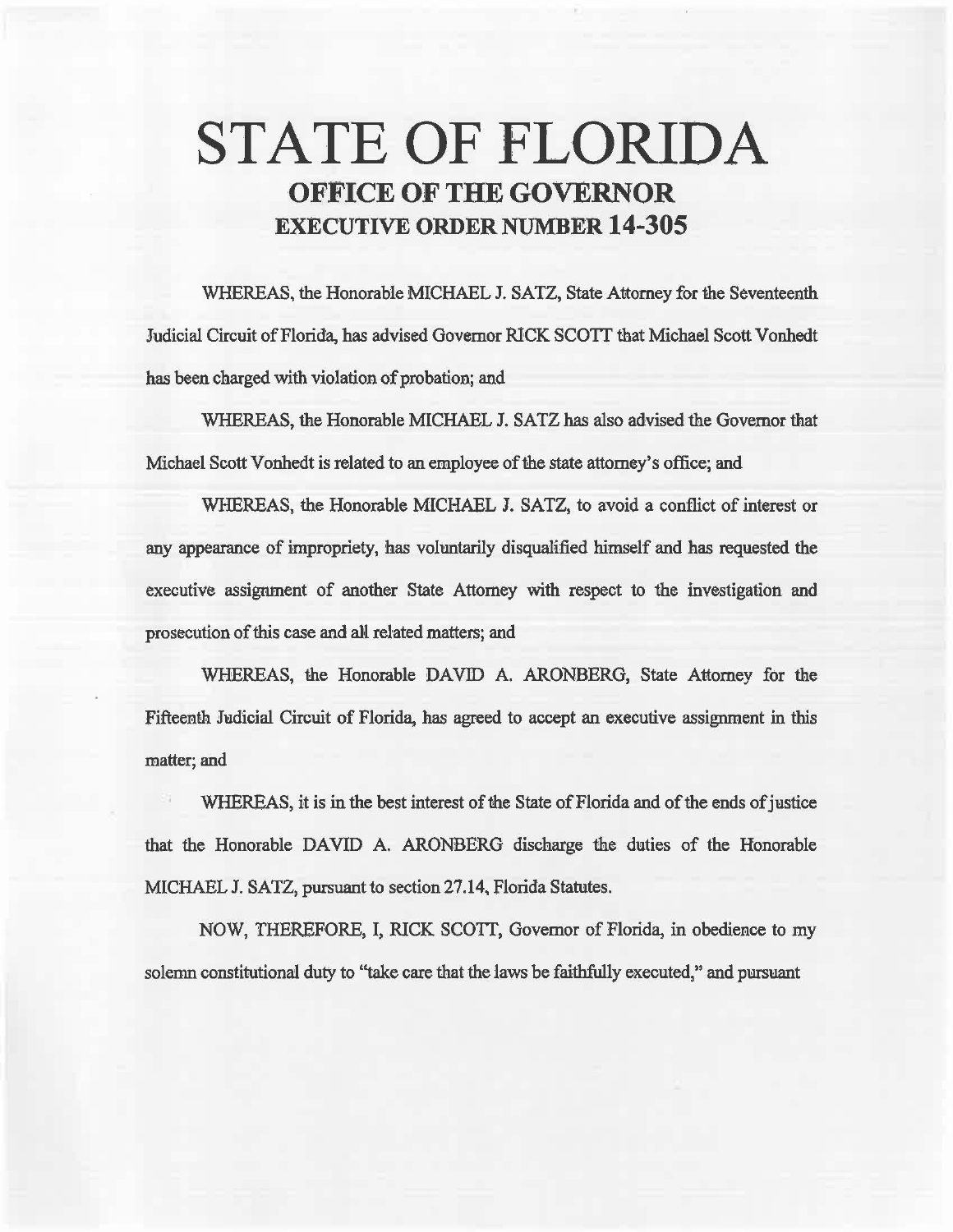to the Constitution and laws of the State of Florida, issue the following Executive Order, effective immediately:

## Section 1.

The Honorable DAVID A. ARONBERG, State Attorney for the Fifteenth Judicial Circuit of Florida, referred to as the "Assigned State Attorney," is assigned to discharge the duties of the Honorable MICHAEL J. SATZ, State Attorney for the Seventeenth Judicial Circuit of Florida, as they relate to the investigation, prosecution and all matters related to Michael Scott Vonhedt.

#### Section 2.

The Assigned State Attomey or one or more Assistant State Attomeys and Investigators, who have been designated by the Assigned State Attorney, shall proceed immediately to the Seventeenth Judicial Circuit of Florida, aad are vested with the authority to perform the duties prescribed herein.

#### Section 3.

All residents of the Seventeenth Judicial Circuit are requested, and alt public officials are directed, to cooperate and render whatever assistance is necessary to the Assigned State Attorney, so that justice may be served.

### Section 4.

The period of this Executive Assignment shall be for one (1) year, to and including December 3, 2015.